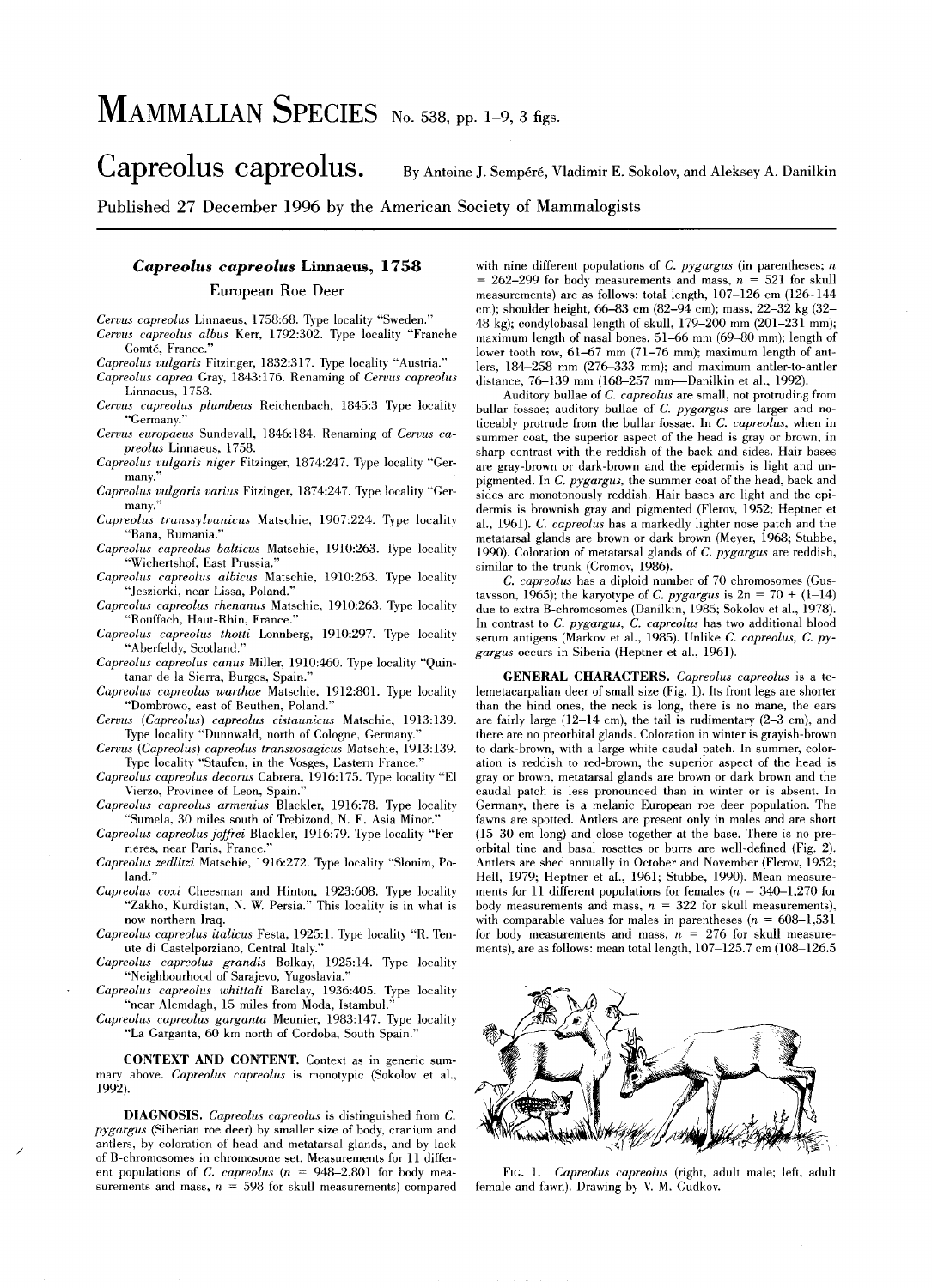

FIG. 2. Dorsal, ventral, and lateral views of cranium and lateral view of mandible of *Capreolus capreolus* from Mogilev district, Byelorussia (male, Museum of Moscow University, S-150060). Greatest length of cranium is 208 mm. Drawing by V. M. Gudkov.

cm); shoulder height, 66-83.3 cm (66-80.7 cm); body mass, 22.6- 30 kg (23.7-32 kg); maximum skull length, 191-212.2 mm (193.3-212.6 mm); and maximum skull width, 84.3-91.5 mm (87.2-95.7 mm-Danilkin et al., 1992).

**DISTRIBUTION.** *Capreolus capreolus* ranges virtually throughout the whole of Europe (except the islands of Corsica and Sardinia, Ireland and the eastern margin of eastern Europe) and Asia Minor (Fig. 3). Between the late 19th and early 20th centuries, the distribution was greatly reduced due to human impacts (Heptner et al., 1961). **In** the 1960-1980s, conservation measures and more rational game management resulted in an increase in European roe deer. lts range was completely restored and extended northward, in particular in the Scandinavian Peninsuia (Gill, 1990) and eastwards. **In** the interfluve of the Don, Khoper and Volga Rivers, its range overlaps (Fig. 3) with that of C. *pygargus* (Danilkin, *1992a).* 

**FOSSIL RECORD.** Based on skull and antler morphology, the genus *Capreolus is* likely to be descended from Pliocene species of the genus *Procapreolus* (Korotkevich, 1970, 1974). Forms of *Capreolus* similar to recent species were recorded in the late Pliocene-middle Pleistocene. Most of the fossil records are from the late Pleistocene and Holocene (Kahlke, 1956, 1958, 1960; Korotkevich and Danilkin, 1992). However, the scarcity of fossil remains and their inaccurate dating do not allow precise estimates of when *Capreolus* appeared in specific geographic areas. Perhaps *Capreolus,* as weil as some other Pleistocene mammais, migrated to Europe from Asia (Kurtén, 1986). Pleistocene specimens from Europe are as large as C. *pygargus* (Kurtén, 1968). Nevertheless skeletal remains of a "big" *Capreolus* found in Europe (Boessneek, 1956) are within the range of characters peculiar to the European roe deer (Paaver, 1965), but they differ significantly from those of fossil C. *pygargus* (Kosintsev, 1981). Genetic differences between European and Siberian roe deer, which are accompanied by partial reproductive isolation (Danilkin, 1985; Gromov, 1986; Stubbe and Bruchholz, 1980), suggest a long period of divergent evolution that



FIG. 3. Modern distribution of *Capreolus capreolus (1),*  showing relationship to distribution of *Capreolus pygargus (2).* 

perhaps reflects the occurenee of natural barriers between Europe and Asia during Quaternary glaciations.

Based on morphological and genetic characters (Baecus et al., 1983; Flerov, 1952), *Capreolus* are closer to Alcini and Odocoileini than they are to *Cervus* (Groves and Grubb, 1987). Telemetacarpalian Capreolidae are older than the plesiometacarpalian Pliocervinae (Bubenik, 1990).

**FORM AND FUNCTION.** *Capreolus capreolus* are small deer of light and slender build, with a relatively short trunk. The posterior part of the body is taller than the anterior. **In** terms of their size and body shape, European roe deer are most adjusted to life in tall dense grass and in low shrubs. Their hooves are narrow and fairly short, and the lateral digits are weil developed. These characteristics make them well-adapted for travelling on soft ground. Molts occur in spring and autumn. The skull is relatively broad, with a reduced facial portion. The lachrymal fossa is smalI, and the preorbital glands are rudimentary. The tympanie bullae are small (Fig. 2). The dental formula is: i *0/3,* c *0/1,* p *3/3,* m *3/3,*  total 32. There are no incisors in the maxilla in most individuals (Flerov, 1952; Stubbe, 1990). The antlers normally have three tines and are used in fighting (Bubenik, 1990). **In** summer, males develop a thickened skin on the head, neck, and anterior portion of the trunk. The forehead has sudoriferous glands, the secretions of which serve for marking the territory. These glands are extremely reduced in winter and enlarged during the summer breeding season (Schumacher, 1936). Males react aggressively to the odor of these secretions in summer, but show no response in late winter (Broom and Johnson, 1980). Interdigital and metatarsal skin glands are well-developed (Meyer, 1968; Raesfeld, 1956). Interdigital glands are present in both sexes in the front and the back legs, but do not vary in size throughout the year (Johnson and Leask, 1977). The function of sebaceous glands is not well-defined, but Broom and Johnson (1980) suggest that odors from the metatarsal glands of European roe deer, would be similar in function to the tarsal gland of black-tailed deer *(Odocoileus hemionus;* Muller-Schwarze, 1971). The olfactory organ is the most important of European roe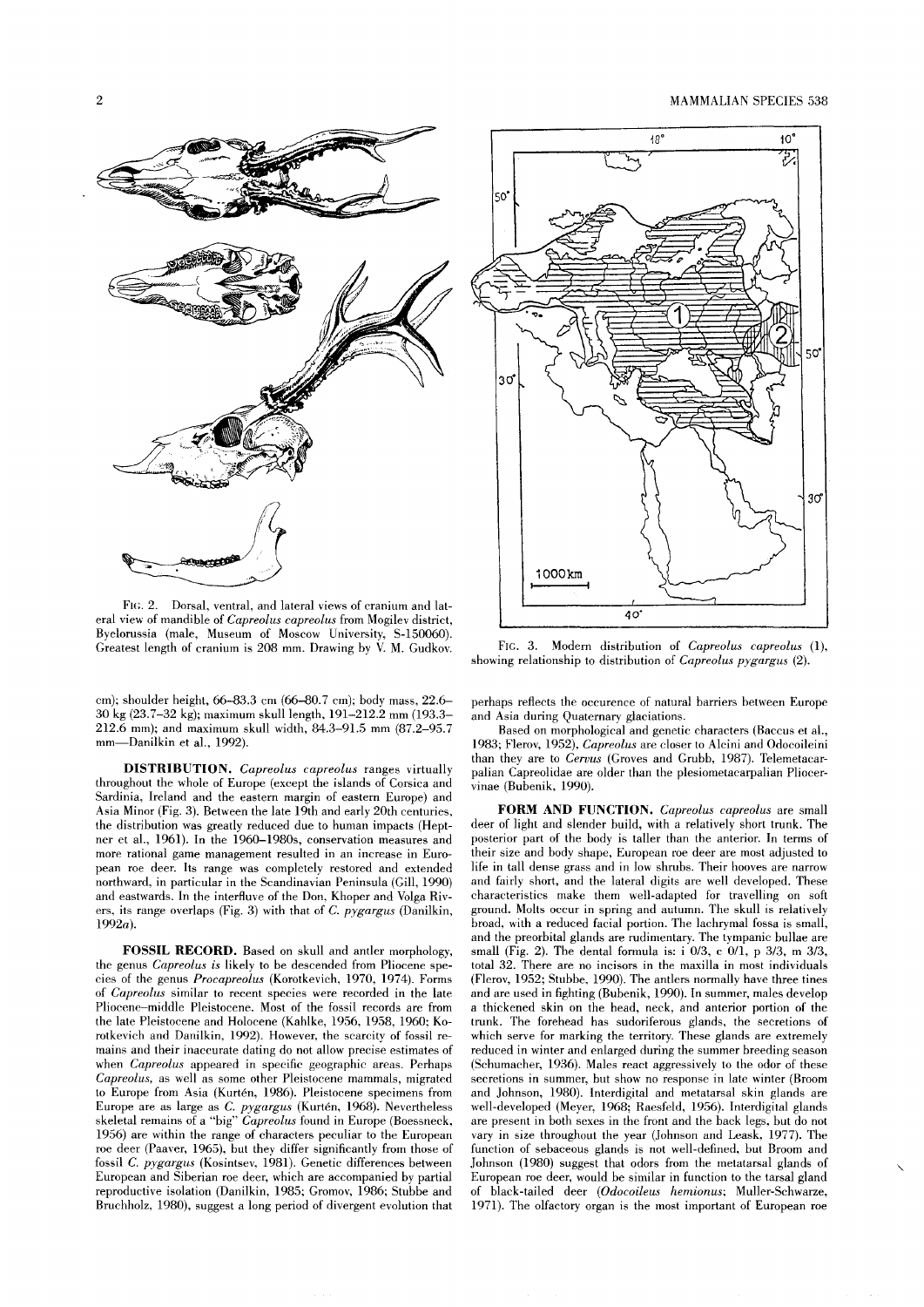deer sensory organs. The olfactory surface of the nostrils measures up to 90 cm' (compared to 2.5 cm' in man) and olfactory cells number 300 million (compared to approximately 30 million in man; Kolb, 1979).

Although European roe deer clearly belong to the group of antlered telemetacarpalian deer (Groves and Grubb, 1987; Harrington, 1985), they exhibit some divergent characteristics. For example, C. *capreolus* does not have well-developed eye canthus glands. AIso, adult males shed their antlers in autumn or early winter. The antlers may begin to regrow within a week (Sempéré, 1982) or after a delay of more than one month (von Barth et al., 1976; Schams and von Barth, 1982). However, in other telemetacarpalian species *(Odocoileus hemionus-Markwald* et al., 1971; *Rangifer tarandus-Meschaks* and Nordkvist, 1962; *Odocoileus virginianus-Wislocki* et al., 1947), antlers are usually shed from January to April and begin to regrow only in spring. In this respect they also differ from the plesiometacarpalian deer, whose antlers are shed in spring and always begin to regrow immediately *(Dama dama-Chapman,* 1975; *Cervus nippon-Goss,* 1983; *Cervus elaphus-Lincoln,* 1985). In C. *capreolus,* activation of gonads occurs in late winter (Sempéré and Boissin, 1981) or early spring (Schams and von Barth, 1982), whereas in other cervids it takes place in early summer (Bubenik, 1986). The mating period of European roe deer begins in late July and lasts less than one month (Bramley, 1970; Sempéré et al., 1989, *1992a, 1992b;* Short and Mann, 1966; Strandgaard, 1972), whereas breeding in other deer occurs in early or late autumn (Lincoln, 1985).

**ONTOGENY AND REPRODUCTION.** Breeding activity in female C. *capreolus* occurs when the females are 14 months old. Males become sexually mature by the end of their first year of life. They begin to secrete LH and FSH within a few months after birth. This is followed by a testosterone increase and the occurence of spermatogenesis when fawns are 7 months old (Sempéré et al., 1983). Males that weigh > 16 kg by early winter (78%) exhibit two antler cycles. In the first cycle, I-cm pedicles develop by early winter and are shed in January. A second set of antlers begins to grow immediately, attaining a length of 15 cm. Males that weigh 12 kg by early winter present only one antler cycle, with 3-5 cm antlers growing in spring (Sempéré, 1982). Despite attaining sexual maturity by one year of age, males are not likely to begin breeding until the third year of life (Borg, 1970; Ellenberg, 1978; Sempéré, 1982; Wandeler, 1975).

Mass and volume of testes of adult males vary seasonally; in winter, they average 5 to 10 times smaller than in the summer breeding season (Bramley, 1970; Sempéré and Lacroix, 1982; Short and Mann, 1966; Stieve, 1950). Although spermatogenesis ceases after the rut, fertilization is possible until the end of October (Short and Mann, 1966). An increase in gonadotropic horrnones in January is followed by a rise in testosterone one month later (Sempéré and Lacroix, 1982; Sempéré et al., *1992a, 1992b).* By March (in France), mature spermatozoa are present (Sempéré, 1982). Thus, European roebucks are physiologically capable of reproduction from March to October. However, the rutting season is largely restricted to June-August, and occurs earlier or later only in few individuals (Aitken, 1974; Bramley, 1970; Kurt, 1970; Short and Mann, 1966; Stieve, 1950).

Female European roe deer are monestrous, with duration of estrus typically being 36 h (Strandgaard, 1972). In female C. ca*preolus* held in captivity during the breeding season in the absence of a male, the corpus luteum secretes progesterone continuously from July to March (Hoffmann et al., 1978; Schams et al., 1980). If the corpus luteum is destroyed during this period, a new corpus luteum can be induced spontaneously, demonstrating that the estrous season could potentially extend until early spring (Sempéré et al., *1992b).* 

The reproductive cycle and breeding period differ significantly from those of closely related ungulate species in that gestation proceeds in European roe deer only after a unique embryonic diapause. The fertilized ovum at the morula stage penetrates into the uterus where it quickly divides, reaching a blastocyst stage 0.1 mm in diameter. This is followed by 4-5 month period with minimal mitotic activity and slow development, resulting in a blastula 5 mm in diameter (Aitken, 1974). Delayed implantation in European roe deer, in contrast to Mustelidae, is not a function of photoperiod (Lincoln and Guinness, 1972). It is controlled by the development of the blastocyst itself, and not by the formation of an anatomical link between the blastocyst and the uterus. Implantation of the embryo normally occurs in January. Late pregnancy is characterized by rapid growth of the embryo (Aitken, 1974, 1981; Aitken et al., 1973; Sempéré, 1982; Sempéré et al., 1989; Short and Hay, 1966; Wandeler, 1975).

The gestation period is between 264 and 318 days and fawns are bom between April and July. The new-born fawns (normally two, occasionally three or one) weigh 1-1.7 kg, are furred, and have vision (Ellenberg, 1978; Kurt, 1970; Prior, 1968; Rieck, 1955; Sagesser, 1968; Sagesser and Kurt, 1966; Wandeler, 1975). During the first days of life the fawns are virtually heipiess and hide continuously even without danger, but fall easy prey to predators. The female nurses the fawns during the early months of life, usually in turn. She feeds them 5-9 times a day during the first month, 2-4 times during the second month, and subsequently  $1-2$  times (Espmark, 1969). Lactation usually declines in August and ceases in early autumn, but occasionally occurs through December (Sempéré et al., 1988). At weaning, the fawns feed completely on vegetation, which they had begun to eat as early as the first 5-10 days of life (Bubenik, 1965; Kossak, 1981). Growth is rapid, with fawns doubling their birth mass by 2 weeks of age. By autumn, 60-70% of the body mass of adult individuals is attained (Gromov, 1988; Stubbe, 1990).

**ECOLOGY.** *Capreolus capreolus* prefers forest-steppe and small insular forests among croplands, as weil as high-grass meadows with some shrubs. In forestlands revegetating burns and cutovers are especially preferred, as are croplands (Heli, 1979; Pielowski, 1970; Raesfeld, 1956; Zejda, 1978). Historically, human modification (felling of trees, formation of meadows and croplands, planting forest belts in the steppe) and intensive methods of agriculture have been beneficial to these ungulates in regions with little snow. Compared with other species, European roe deer are the best adapted to modern agrocenoses (Zejda and Danilkin, 1992).

Within their range, C. capreolus consume approximately 1,000 plant species; of these, woody plants constitute about 25%, herbaceous dicotyledons 54%, and monocotyledons 16% (Holisova et al., 1992). European roe deer are very selective feeders, preferring soft, energy-rich foods containing much water. The small volume of the stomach and relatively rapid process of digestion require frequent food intake (Esser, 1958; Kurt, 1970; Necas, 1975). The proportions of plant types and of individual species in the European roe deer diet vary with habitat and seasonality. In winter, forage reserves sharply decline and the diet becomes less diversified. Concurrently, metabolic rate and food consumption also decline. In spring (with the onset of plant growth), the process of digestion accelerates, metabolic rate increases, and energy requirements increase, reaching a sustained peak during the rutting season, at the end of gestation, and during lactation. In autumn, European roe deer prefer concentrated foods, such as seeds and fruits. However, recent studies have shown that adult European roe deer do not exhibit significant seasonal variations in body weight. Kidney fat and bone marrow fat constitute the main fat reserves in animals living in northern (Holland, *1992a, 1992b;* Holland and Staaland, 1991) or in temperate oceanic climates (Boutin, 1994). Fat reserves are minimal in summer during rut, whereas all reserves (kidney and bone marrow) are restablished in late autumn. This stored energy promotes survival during potentially critical late winter and early spring periods (Drozdz, 1979; Ellenberg, 1978; Holisova et al., 1992; Necas, 1975; Weiner, 1975, 1977).

During summer, animals are either solitary or live in family groups (females with offspring), but in winter almost all are found in family groups. The family group forms the basis for population social organization (Kurt, 1968; Raesfeld, 1956) with members usually staying together throughout the winter (Bideau et al., *1983a;*  Danilkin and Minayev, 1988). The composition of large groups changes continually (Strandgaard, 1972). Group size may be as large as 40-90 in open biotopes, whereas groups in forest biotopes are smaller and only occasionally include 10-15 members The average group size increases with increasing population density, falling temperature and deepening snow cover, as weil as with decreasing feeding grounds. Hence the social organization of the European roe deer population depends largely on abundance and distribution of food resources and cover (Bramley, 1972; Bresinski, 1982; Reichholf, 1980; Zejda, 1978).

Spatial structure of populations varies seasonally. During summer, animals are dispersed throughout the territory, but during win-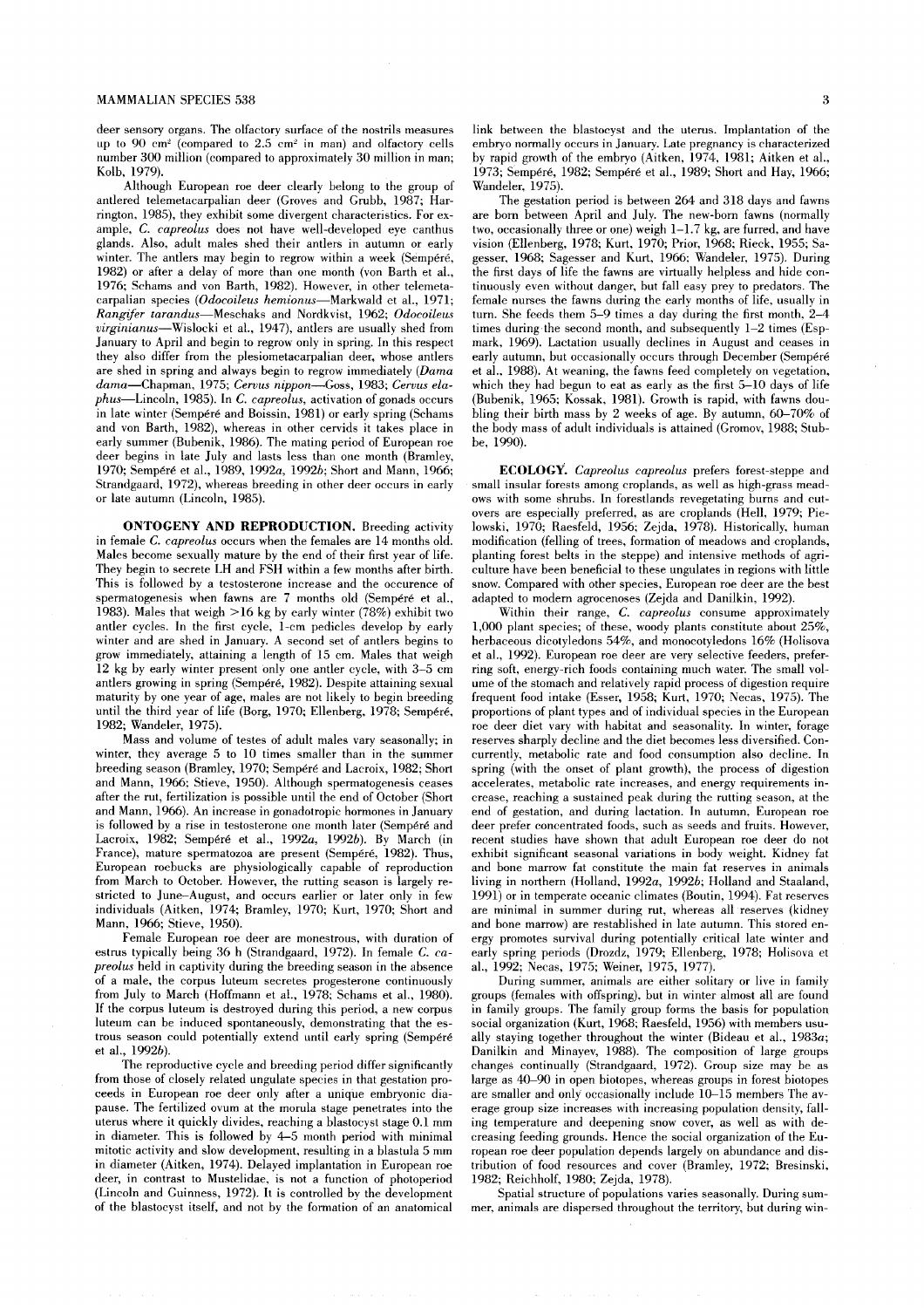ter European roe deer eoncentrate in foraging ranges and their distribution is aggregated (Danilkin and Minayev, 1988). *Capreolus capreolus* is essentially sedentary (Stubbe, 1990). Every spring, adult males  $(>=2-3$  years of age) hold the same territories, which they mark with olfaetory-optieal cues on vegetation and soil until the end of the breeding season (Sempéré et al., 1980). Vegetation structure influences the intensity of scent marking, whieh is more frequent in fields or forests than in dense brushy vegetation where visibility is limited (Sempéré, 1982). The right to hold territory is asserted in fights with competitors every year. However, the establishment and control of neighboring territories involves little direct contact with the adult male that held the same territory during the previous year. However, fights are frequent between an adult in one territory and a young male that wants the neighboring territory (Sempéré, 1982). Moreover, the territory occupied by a new dominant male may coincide with that of the displaced male or this territory could be separated in two parts by two young males, which strongly confirms the rigidity of the territorial system in European roe deer (Bramley, 1970; Sempéré, 1982). The size of male territories varies from 2 to 200 ha, depending on habitat quality and population density. The majority of yearlings and some two-yearold males have no constant territories, are ousted by adult males, and provide a reserve of potential breeders (Bideau et al., *1983b;*  Bobek, 1977; Bramley, 1970, 1972; Cederlund, 1983; Danilkin, *1992b;* Kurt, 1968; Strandgaard, 1972). The territorial system in place from March to late August allows dominant males total control of included resources, including access to adult females. The success of this social structure is reflected in the extremely high fecundity rate observed in a natural populations (98%-Gaillard et al., 1992).

About a month before parturition, adult females occupy family ranges that are several hectares in size and in the same location as the previous year. At the time of parturition, a female wil! separate from the group and may defend a portion of the range against other females. The choice of the family range is determined by protective and foraging conditions and also by the vicinity of water. The majority of females remain near their familiar ranges to the end of the breeding season, and usually mate with the male holding the territory where their ranges are situated. Female home ranges and male territories may coincide or the female home range may extend over territories of two or more males (Cibien and Sempéré, 1989). In the latter situation, the female chooses her mate. Thus, the basis of spatial strueture of the European roe deer population during the breeding season is "complex family" ranges, eonsisting of several, normally closely related females and their offspring, attached to the territories of specific males (Bramley, 1970, 1972; Cederlund, 1983; Kurt, 1968, 1970; Strandgaard, 1972). In winter, individual and group home ranges overlap widely and normally exceed 300-500 hectares (Cederlund, 1982, 1983; Danilkin, *1992b;* Ellenberg, 1978; Maublanc et al., 1987; Vincent et al., 1983; Zejda and Bauerova, 1985; Zejda and Homolka, 1980).

The life-span of an individual in a natural population is about 10 years (Andersen, 1953; Pielowski and Bresinski, 1982; Pikuia et al., 1985), but some individuals may reach 15-17 years (Strandgaard, 1972; Stubbe and Passarge, 1979). Females continue to breed until near the end of their life-span (Gaillard et al., 1992; Sempéré et al., 1989). The sex and age strueture of the population varies with season. The sex ratio in fawns is close to  $1:1$  (Borg, 1970; Kurt, 1970), adult sex ratios approximate 1 male: 2 females. This shift is caused by social autoregulatory processes and increased mortality of males (Ellenberg, 1978; Strandgaard, 1972). The proportion of juveniles in the population immediately after fawning ean reaeh 50%, but by the next spring juveniles constitute 15-35%. The sex and age composition of exploited populations are essentially a function of the level of hunting pressure on particular age and sex classes (Bluzma, 1975; Fruzinski and Labudzki, 1982; Pielowski and Bresinski, 1982; Strandgaard, 1972).

C. *capreolus* is mainly preyed upon by wolf *(Canis lupus;*  Bluzma, 1975; Gaross, 1979), lynx *(Lynx lynx;* Brietenmoser and Haller, 1987; Bubenik, 1966; Heli, 1979; Randweer, 1985), and to a lesser extent by fox *(Vulpes vulpes)*, which mostly kill fawns (Borg, 1962; Raesfeld, 1956; Stubbe and Passarge, 1979). The main competitors are domestie ungulates and the red deer (Skriba, 1975; Smoktunovich, 1980, 1983; Vladishevski, 1968).

The European roe deer is suseeptible to infections and parasitie diseases, most of which are eommon in many species of wild and domestic ungulates (Neeas, 1975). The main infectious diseases are rabies, foot-and-mouth diseases, Iymphatosis, Aueski disease, anthrax, pasteurellosis, tuberculosis, brueellosis, neerobaeillosis, actinomycosis, and aspergillosis. Of parasites, the most important are as follows: *Fasciola hepatica, Dicrocoelium dendriticum, Paramphistomum cervi, Moniczia expansa, Cysticercus tenuicolleis, Cysticercus cervi, Echinococcus milocularis, Echinoccocus cystis, Haemonchus contortus,* and worms of the genera *Ostertagia, Trichostrongylus, Nematodirus, Bunostomum, Dictyomulus,* and *Capreocaulus* (Borg, 1970; Raesfeld, 1956; Stubbe and Passarge, 1979).

*Capreolus capreolus* is the most abundant wild ungulate species in Europe (Gil!, 1990). During the seeond half of the 1980s, an area of 6 million km' supported about 7-7.5 million. The European roe deer population in some countries is excessive, leading to declines in size and body mass and deterioration of antler quality, while in Russia and Ukraine the populations are almost an order of magnitude lower than optimum (Danilkin and Blusma, 1992). In the western part of the range, where game management is practiced, population density is mainly determined by anthropogenic factors (Turner et al., 1987), with hunting and loss from motor vehicles (8- 27%; Eiberle, 1972) and farm machines in the agrocenoses  $(<5$ individuals/100 ha) being the most important (Beklova et al., 1982; Engl, 1982; Stubbe and Passarge, 1979). Among natural mortality factors, parasitic diseases have greatest impact where population density is high. Mortality from predation is less important, although foxes prey extensively on European roe deer fawns in some areas. Comparatively rare severe winters bring about increased mortality of weakened animals (predominantly young and old individuals and those infected by parasites or disease), somewhat eompensating for the absence of seleetion otherwise exerted by predators (Stubbe and Passarge, 1979). In the northern portions of the range, natural mortality from exhaustion increases. The incidence of disease is low, but the role of predators increases, in particular during the years with mueh snow. In the eastern part of the range, the major factors influencing European roe deer numbers are large predators and poachers. Mortality from disease and parasites in populations with low density is negligible. Since it is mainly juvenile and old individuals that die during the winter, game management recommendations include the autumn harvest of these age classes, with maximal retention of highly productive middle-aged animals (Danilkin and Blusma, 1992).

**BEHAVlOR.** The activity of C. *capreolus* is conditioned by numerous factors and varies during the year, season, hour of day and with sex, age, extent of stress, availability of forage, weather conditions and other factors. Nevertheless, during the dav European roe deer display some definite periodic behavioral patterns: grazing and dis placement alternate with rest and rumination, normally from 6 to 12 times a day. Morning and evening periods of activity are practically always manifested and they are of greatest duration (Berg, 1978; Cederlund, 1981; Sempéré, 1982; Turner, 1979, 1980; Vincent et al., 1979).

In their first days, European roe fawns' aetive periods coincide with feedings that last for about half an hour. Fawns stand up only when their mother comes up to them and lie down as soon as she goes away; as early as their second week, they walk several minutes before and after suckling without their mother beside them. In the first two or three weeks, a doe with more than one fawn feeds them one at a time in rotation. Later, the mother mostly feeds her fawns together, but the feeding periodicity remains. In the first month, it may be as high as five to nine meals per day; in the second month, it is 2-4 meals per dav; later it decreases to one to two meals, but the time of family members' joint activities increases. The length of active periods increases from  $1-1.5$  h  $(1-2$  months of age) to 1.5-2 h  $($  > 2 months of age). About half of this activity occurs in their mother's absence, with fawns grazing near the breeding site. Although the number of milk meals gradually deereases, the number of aetive periods remains nearly the same (5-7 periods per day). The synchronization of family (mother and fawns) activities takes place only when fawns are  $>2.5-3$  months old (Bubenik, 1965; Danilkin, *1992c;* Dathe, 1966; Espmark, 1969; Kurt, 1968, 1970).

European roe deer females are aggressive toward other individuals that approach their offspring during the first 1-2 weeks after parturition. Social relationships between does and their adult progeny are severed 2-4 weeks before a new generation is born. This estrangement results from increased aggressiveness of mothers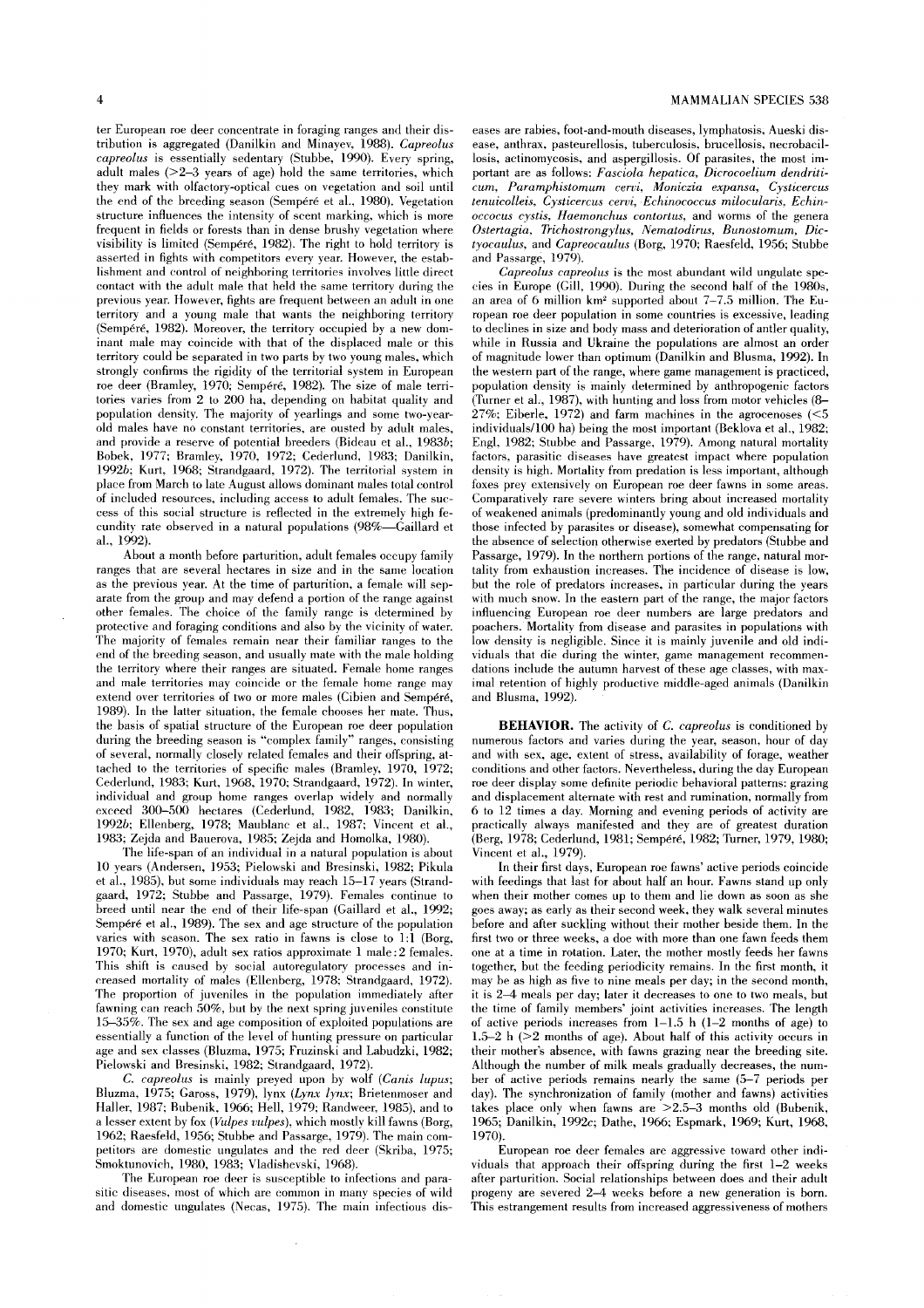toward all adults that occupy the portion of the range in which fawning occurs (Espmark, 1969; Kurt, 1968).

Aggressive behavior of bucks coincides with cleaning of velvet from antlers and with marking activities. Most aggressive encounters take place during seizure of territories and before rut (Sempéré et al., 1980; Sempéré, 1982). Adult bucks are especially intolerant of aterritorial animals. The emigration of young animals from places where they were born is largely caused by the aggressiveness of adult buckswho drive them from their territories (Sempéré, 1982; Strandgaard, 1972). Conflicts between neighboring territorial bucks are comparatively rare (Sempéré, 1982). The conflict behavior of European roe deer is largely ritualistic (Ellenberg, 1978; Kurt, 1966, 1968; Meyer, 1968). After the reproductive period, *C. capreolus* aggressiveness markedly declines and may disappear. In winter, all free-ranging group members may feed together without being noticeably antagonistic to each other. Nevertheless, antagonism is observed in places where animals congregate, such as at feeding racks and in supplementary feeding grounds (Espmark, 1974).

From spring through autumn European roebucks identify theirranges with olfactory and optical marks (Kurt, 1966, 1968; Raesfeld, 1956; Sempéré et al., 1980). During this time, daily movements are determined by the necessity for patrolling and marking territory (Sempéré, 1982). Olfactory marks are made with a secretion of skin glands, which swell in summer. The secretion is applied by rubbing the forehead, cheeks and neck against trees, shrubs and high grasses. Optical marks consist of trees that are frayed with antlers. Other substances informing of European roe deer's presence, age, sex, and physiological status are urine, feces, and saliva, as weil as scented secretions of sexual organs, metatarsal and interdigital glands. These substances are deposited on the ground and vegetation during feeding and licking (Meyer, 1968).

In the rutting period, the territorial system is not generally violated. The European roe deer's rut usually lasts for 2 to 5 days (Kurt, 1968, 1970; Sempéré, 1982; Stubbe, 1990). The buck stops feeding (Lochman et al., 1961), becomes careless and does not leave the doe even when danger is apparent. In the first day of the rutting period, males, especially young ones, are quite aggressive toward does, even to the extent of beating them with antlers. After a continuous and long chase in large circles, the tired doe begins running around trees, shrubs, high hummocks, pits and, exhausted, she stops and allows the equally tired male to mate, whereupon both' lie down to rest. Following the same path repeatedly results in runs with a circular or figure-eight configuration (Danilkin, *1992c;* Raesfeld, 1956; Stubbe, 1990).

Vocal signals play an important role in the social life of *Capreolus capreolus.* Five main types of signals can be discerned: squeaking (or whistling), rasping (panting), barking, screaming, and sounds of non vocal origin. At an early age, European roe deer seemingly have only one type of acoustic signal-squeaking (Meyer, 1968; Stubbe and Passarge, 1979). These sounds are similar to those of Siberian roe deer and also function *to* maintain contact between fawns and their mothers, suggesting that C. *pygargus* and C. *capreolus* are cIosely related. However, European roebucks are not known to produce the whining sound made by some Siberian roebucks (Sokolov and Danilkin, 1981). Squeaks produced by European roe deer fawns are higher in pitch than those of Siberian roe deer fawns (Sokoiovet al., 1987).

Exploratory and defensive behaviors are composed of individual elements such as orientation posture, signal jumps, fright reaction, approaching other individuals, search for and identification of the stimulus, escape, and hiding. In particular situations, some of these elements may be absent or their sequence can vary (Kurt, 1968, 1970; Raesfeld, 1956). The olfactory organ is the most important sensory organ. Of 42 elements of social behavior, 26 are triggered by olfactory perception, 13 are provoked by acoustic perception, and only three are caused by optical perception, which confirms the supposition that these animals have a fine sense of smell and relatively poor vision (Kurt, 1968). When danger threatens, group members follow a leader (mostly an adult female) in flight (Bresinski, 1982).

**GENETICS.** All populations of *Capreolus capreolus* studied display an identical chromosome set:  $2n = 70$ , NF = 72. Sex chromosomes of females are XX, those of males XY. All autosomes are acrocentric, whereas both sex chromosomes are submetacentric. Karyotypes are stabie with an identical number of chromosomes in all animals (Amrud and Nes, 1966; Danilkin, 1985; Gustavsson, 1965; Gustavsson and Sundt, 1968; Sysa and Kaluzinski, 1984; Wurster and Benirschke, 1967; Zima and Harvankova, 1987).

With 30% polymorphic loci and 4.9% average heterozygosity, C. *capreolus* is one of the genetically most variabie deer species studied (Hartl et al., 1991).

**REMARKS.** Taxonomy of the genus *Capreolus* needs revision. A century ago, different authors distinguished up to four species in the genus; at present the European roe deer is considered to be either a monotypic species, or a species containing numerous subspecies (Elierman and Morrison-Scott, 1951; Flerov, 1952; Heptner et al., 1961; Lydekker, 1915; Miller, 1912; Stubbe, 1990). We favor the monotypic concept. Nevertheless, we call attention to C. c. *garganta* Meunier, 1983 from the south of Spain. This subspecies differs from typical European roe deer in having gray summer coloration and a large white pateh, as weil as in some body proportions. Systematic study is needed to determine the placement of this population.

The authors are grateful to Dr. R. S. Hoffmann, Dr. A. V. Linzey and Dr. K. F. Koopman for editorial assistance and Dr. P. Aleinikov for translation of the present communication.

### **LITERATURE CITED**

- AlTKEN, R. 1. 1974. Delayed implantation in roe deer *(Capreolus capreolus*). Journal of Reproduction and Fertility, 39:225-233.
- . 1981. Aspects of delayed implantation in the roe deer (Capreolus capreolus). Journal of Reproduction and Fertility, 29:83-95.
- AITKEN, R. J., J. BURTON, J. HAWKINS, R. KERR-WILSON, R. V. SHORT, AND D. H. STEVEN. 1973. Histological and ultrastructural changes in the blastocyst and reproductive tract of the roe deer *(Capreolus capreolus)* during delayed implantation. Journal of Reproduction and Fertility, 34:481-493.
- AMRUD, ]., AND N. NES. 1966. The chromosomes of the roe *(Capreolus capreolus).* Hereditas, 56:217-220.
- ANDERSEN, 1. 1953. Analysis of a Danish roe deer population based upon the extermination of the total stock. Danish Review of Game Biology, 2:127-155.
- BACCUS, R., N. RUMAN, M. N. SMITH, C. REUTERWALL, AND D. CAMERON. 1983. Genetic variability and differentiation of large grazing mammals. Journal of Mammalogy, 64:109-120.
- BARCLAY, E. N. 1936. The roe-deer of European Turkey. The Annals and Magazine of Natural History 17(10):404-405.
- BEKLOVA, M., P. KOUBEK, J. PIKULA, AND J. ZEJDA. 1982. Game losses during the harvest of perennial fodder plants. Folia Zoologica, 31:37-54.
- BERG, F.-C. 1978. Zum Raum-Zeit-System des Rehes. Aligemeine Forstzeitschrift, 33:48-50.
- BIDEAU, E., J. P. VINCENT, J. P. QUERE, AND J. M. ANGIBAULT. *1983a.* Note sur I'evolution de I'association mere-jeune chez Ie chevreuil *(Capreolus capreolus* L., 1758) étudies par la technique du radio-tracking. Mammalia, 47:477-482.
- 1983b. Occupation de l'espace chez le chevreuil *(Capreolus capreolus* L., 1758). Part 1. Cas des males. Acta Oecologica Oecologia Applicata, 4:163-184.
- BLACKLER, W. F. G. 1916. On two new subspecies of roedeer. Annals and Magazine of Natural History, 18(8):78-80.
- BLUZMA, P. P. 1975. Kosulja v Litve (ekologo-morphologicheckaja xapakteristika). [The ecology and morphology of Lithuanian roe deer]. Ph.D. dissert., Moscow State University, Moscow, 30 pp.
- BOBEK, B. 1977. Summer food as the factor limiting roe deer population size. Nature, 268:47-49.
- BOESSNECK, J. 1956. Zur Grosse des mitteleuropaischen Rehes *(Capreolus capreolus* L.) in alluvial-vorgeschichlicher und fruher historischer Zeit. Zeitschrift für Säugetierkunde, 21: 121-131.
- BOLKAY. 1925. Novitates Musei Sarajevoensis, Sarajevo, 1:14 (not seen, cited in Elierman and Morrison-Scott, 1951).
- BORG, K. 1962. Predation on roe deer in Sweden. Journal of Wildlife Management, 26:133-136.
- 1970. On mortality and reproduction of roe deer in Sweden during the period 1948-1969. Viltrevy, 7:121-149.
- BOUTIN J. 1994. Contributin à l'étude de la condition physique du chevreuil européen *(Capreolus capreolus)* University of Poitiers, Poitiers, 79 pp.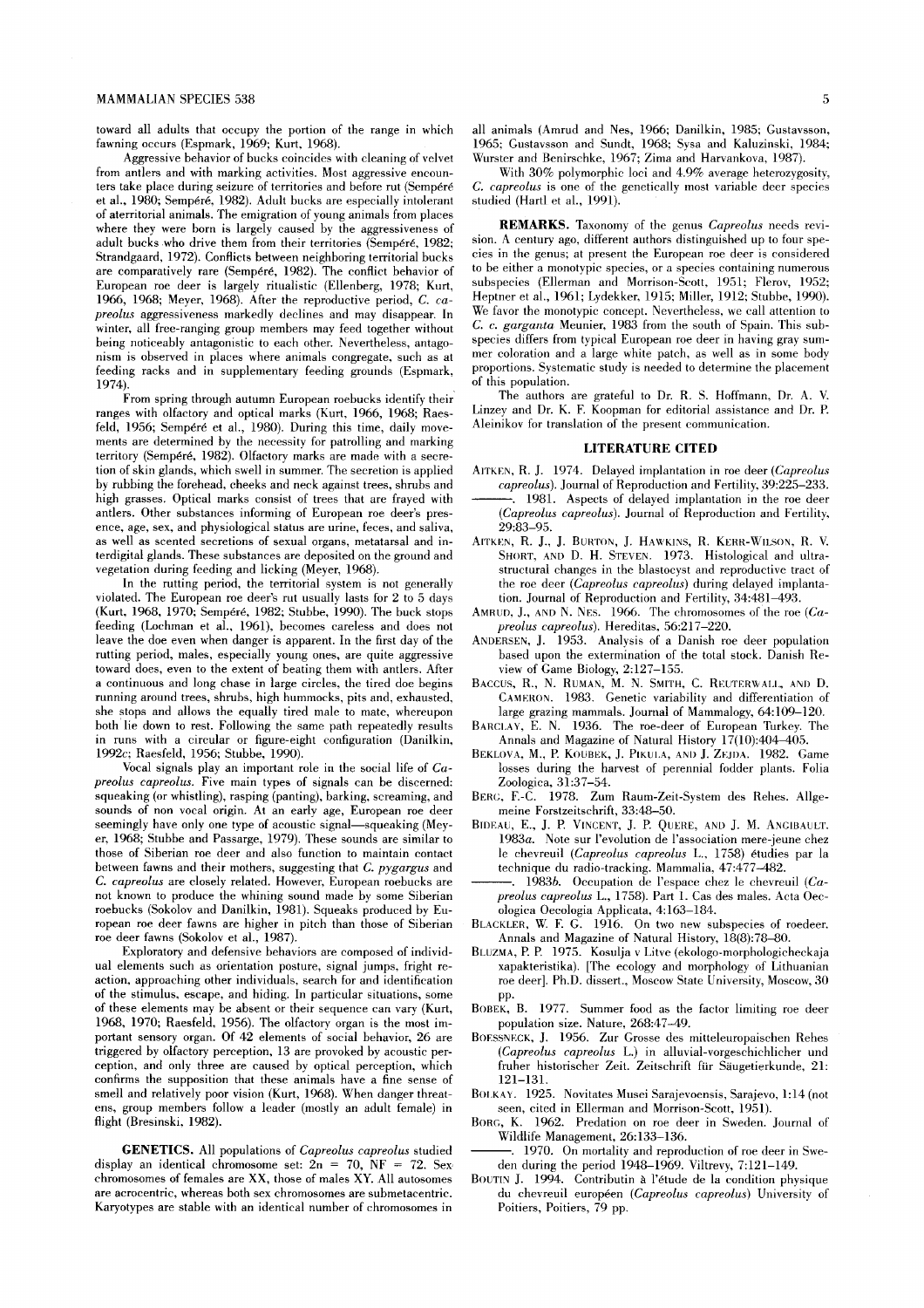1972. Management of roe deer *(Capreolus capreolus)* in small deciduous forests in England. Forestry, 45:211-221.

- BRESINSKI, W. 1982. Grouping tendencies in roe deer under agrocenosis conditions. Acta Theriologica, 27:427-447.
- BRIETENMOSER, U., AND H. HALLER. 1987. Zur Nahrungsökologie des Luchses Linx linx in den schweizerischen Nordalpen. Zeitschrift für Säugetierkunde, 52:268-291.
- BROOM, D. M., AND E. JOHNSON. 1980. Responsiveness of handreared roe deer to odours from skin glands. Journal of Natural History, 14:41-47.
- BUBENIK, A. B. 1965. Beitrag zur Geburtskunde und zu den Mutter-Kind-Beziehungen des Rehes *(Capreolus capreolus* 1.) und Rotwildes *(Cerous elaphus* 1.). Zeitschrift für Säugetierkunde, 30:65-128.
	- ---. 1966. Vii v rysa *(Lynx lynx* 1.) a vlka *(Canis lupus* 1.) na strukturu populaci srnci *(Capreolus capreolus* 1.) a jeleni zvere *(Cerous elaphus* 1.). [The lynx *(Lynx lynx* 1.) and wolf *(Canis lupus L.)* effect on the roe deer *(Capreolus capreolus)* and red deer *(Cerous elaphus)* populations structure). Lynx, 6:7-10.
- 1990. Epigenetical, morphological, physiological, and behavioral aspects of evolution of horns, pronghorns, and ant-Iers. Pp. 3-113, *in* Horns, pronghorns and anders (G. A. Bubenik and A. B. Bubenik, eds.). Springer-Verlag, New York, 562 pp.
- BUBENIK, G. A. 1986. Regulation of seasonal endocrine rhythms in male boreal cervids. Pp. 461-474, *in* Endocrine regulation as adaptive mechanisms to the environment (I. Assenmacher and J. Boissin, eds.). Centre National de la Recherche Scientifique-Centre d'Etudes Biologiques des Animaux Sauvages, France, 522 pp.
- CABRERA. 1916. Boletin de la Real Sociedad Espanola de Historia Natural, 16:175 (not seen, cited in Ellerman and Morrison-Scott, 1951).
- CEDERLUND, G. 1981. Daily and seasonal activity pattern of roe deer in a boreal habitat. Viltrevy, 11:1-41.
- 1982. Mobility response of roe deer *(Capreolus capreolus)* to snow depth in a boreal habitat. Viltrevy, 12:39-68.
- . 1983. Home range dynamics and habitat selection by roe deer in a boreal area in Central Sweden. Acta Theriologica, 28:443-460.
- CHAPMAN, D. I. 1975. Anders-bones of contention. Mammal Review, 5:121-172.
- CHEESMAN, R. E., AND M. A. C. HINTON. 1923. Note on the roedeer of Kurdistan. Annals and Magazine of Natural History, 12(9):608-609.
- CIBIEN, C., AND A. J. SEMPÉRÉ. 1989. Food availability as a factor in habitat use by roe deer *(Capreolus capreolus).* Acta Theriologica, 34:111-123.
- DANILKIN, A. A. 1985. [Karyotypes of Eurasian roe deer *(Capreolus* Gray): a speciation hypothesis). Reports of the USSR Academy of Science, 285:1513-1516 (in Russian, English summary).
- 1992a. [Range. Pp. 64-85, *in* European and Siberian roe deer (V. E. Sokolov, ed.)). Nauka Publishers, Moscow, 400 pp. (in Russian).
- 1992b. [Populations structure. Pp. 160-184, *in* European and Siberian roe deer (V. E. Sokolov, ed.)). Nauka Publishers, Moscow, 400 pp. (in Russian).
- . 1992c. **[Behaviour. Pp. 185-246**, *in* European and Siberian roe deer (V. E. Sokolov, ed.)). Nauka Publishers, Moscow, 400 pp. (in Russian).
- DANILKIN, A. A., AND P. P. BLUSMA. 1992. [Numbers. Pp. 247- *275, in* European and Siberian roe deer (V. E. Sokolov, ed.)). Nauka Publishers, Moscow, 400 pp. (in Russian).
- DANILKIN, A. A., AND A. N. MINAYEV. 1988. Prostranstvennoetologicheskaja struktura populjazii evropeiskoi kosuli *(Capreolus capreolus)* v sapovednike "Les na Vorskie. Pp. 509- *538, in* Aktualnie problemi morfologii i ecologii visschich posvonoshnih. [Spatial and ethological structure of a European roe deer *(Capreolus capreolus)* population inhabiting the Les na Vorksle Preserve. Pp. 509-538, *in* Urgent problems of the morphology and ecology of higher vertebrates. Part 2 (T. B. Sablina, ed.)). Moscow, 643 pp.
- DANILKIN, A. A., G. G. MARKOV, C. STUBBE, AND A. Yu. STRUCH-KOV. 1992. [Morphometric analysis. Pp. 25-43, *in* European and Siberian roe deer (V. E. Sokolov, ed.)). Nauka Publishers, Moscow, 400 pp. (in Russian).
- DATHE, H. 1966. Zum Mutter-Kind-Verhaltnis bei Cerviden. Beitrage zur Jagd- und Wildforschung, 5:83-88.
- DROZDZ, A. 1979. Seasonal intake and digestibility of natural foods by roe deer. Acta Theriologica, 24:137-170.
- EIBERLE, K. 1972. Rehwildhege und Strassenverkehr. Schweizerische Zeitschrift für Forstwissen, 123:201-210.
- ELLENBERG, H. 1978. Zur Populationsökologie des Rehes *(Capreolus capreolus* 1., Cervidae) in Mitteleuropa. Spixiana, Supplement 2, Munchen, 211 pp.
- ELLERMAN, J. R., AND T. C. S. MORRISON-SCOTT. 1951. Checklist of Palaearctic and Indian mammals 1758 to 1946. Printed by Order of the Trustees of the British Museum, London, 810 pp.
- ENGL, D. 1982. Rehwildmarkierung. Osterreichs Weidwerk, 5: 210-212.
- ESPMARK, Y. 1969. Mother-young relations and development of behaviour in roe deer *(Capreolus capreolus* 1.). Viltrevy, 6: 460-540.
- 1974. Social behaviour of roe deer at winter feeding stations. Applied Animal Ethology, 1:35-47.
- ESSER, W. 1958. Beitrag sur Untersuching der Asung der Rehwildes. Zeitschrift für Jagdwissenschaften, 4:1-41.
- FESTA, E. 1925. Il Capriolo dell' ltalia centrale *(Capreolus capreolus italicus,* subsp. nov.). Bolletino dei Musei di Zoologia ed Anatomia comparata della R. Universita di Torino, 40:1- 2.
- FITZINGER. 1832. Beitr. z. Landeskunde von Osterreichs, 1:317 (not seen, cited in Ellerman and Morrison-Scott, 1951).
- FITZINGER, 1. J. 1874. Kritische Untersuchungen uber die Arten der naturlichen Familie der Airsche (Cervi). Sitzungsberichte der Kaiserlichen Akademie der Wissenschaften, Wien, 70: 239-333.
- FLEROV, K. K. 1952. Kabargi i oleni. Phauna SSSR. Mlekopitauschie. [The genera *Moschus* and *Cerous.* Fauna of the USSR. Mammais). USSR Academy of Science Publishers, Moscow-Leningrad, 1:1-256.
- FRISCH, J. L. 1775. Das Natursystem der vierfussigen Tiere in Tabellen, zum Nutzen der erwachsenen Schuljugend. Glogau (not seen, cited in Ellerman and Morrison-Scott, 1951).
- FRUZINSKI, B., AND L. LABUDSKI. 1982. Sex and age structure of a forest roe deer population under hunting pressure. Acta Theriologica, 27:377-384.
- GAILLARD, J. M., A. J. SEMPÉRÉ, J. M. BOUTIN, G. VAN LAERE, AND B. BOISEAUBERT, 1992. Effects of age and body weight on the proportion of females breeding in a population of roe deer (Capreolus capreolus). Canadian Journal of Zoology, 70: 1541-1545.
- GAROSS, V. YA. 1979. Vlijanie pisei i volkov na Latviiskuiu populjaziu kosuli. Pp. 257-261, *in* Ekologicheskie osnovi ohrani i razionalnogo ispolsovanija hischnich mlekopitaiuschich. [The lynx and wolf effect on the Latvian roe deer population. Pp. 257-261, *in* Ecological principles of predatory mammal management (V. E. Sokolov, ed.)). Nauka Publishers, Moscow, 396 pp.
- GILL, R. 1990. Monitoring the status of European and North American cervids. The Global Environment Monitoring System, GEMS Information Series (Nairobi), 8:1-277.
- Goss, R. J. 1983. Deer anders: regeneration, function and evolution. Academic Press, New York, 316 pp.
- GRAY, J. 1821. On the natural arrangement of vertebrose animals. London Medical Repository, 15:296-320.
- . 1843. List of the specimens of Mammalia in the collection of the British Museum. British Museum (Natural History) Publications, London, 216 pp.
- GROMOV, V. S. 1986. Morphologicheskaja ismentchivoct, povedenie i sistematika kosuli. [The morphological variability, behaviour and systematics of the roe deer). Ph.D. dissert. abstract, Moscow State University, Moscow, 27 pp.
- ---. 1988. [Growth regularities of the European *(Capreolus capreolus)* and Siberian (G. *pygargus)* roe deer). Zoologicheskii Zhurnal, 67:1381-1392 (in Russian, English summary).
- GROVES, C. P., AND P. GRUBB. 1987. Relationships of living deer. Pp. 21-59, *in* Biology and management of the Cervidae (C.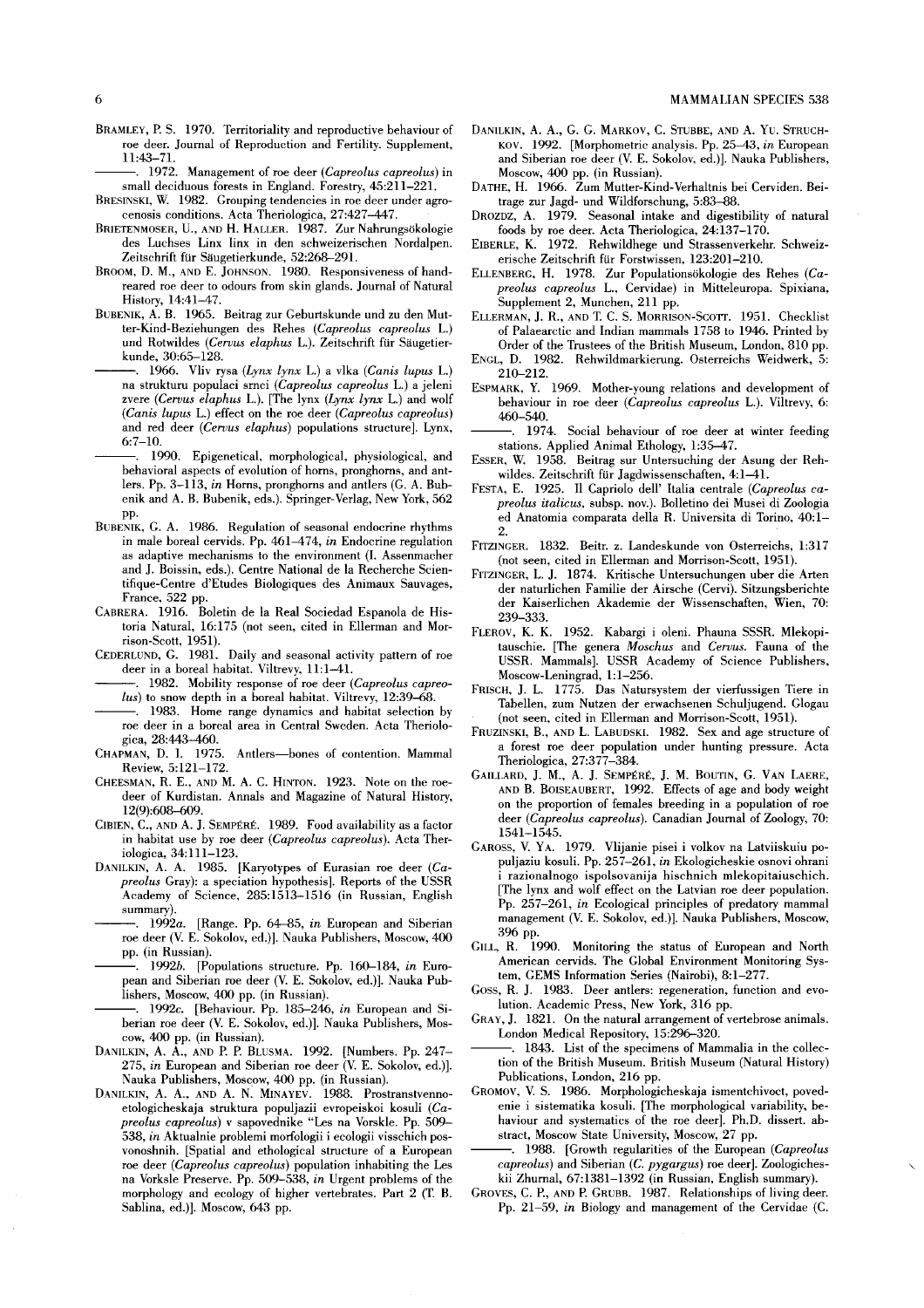M. Wemmer, ed.). Smithsonian Institution Press, Washington, D.C., 577 pp.

- GRUBB, P. 1993. Order Artiodactyla. Pp. 337-414, *in* Mammal species of the world: a taxonomie and geographic referenee. Second ed. (D. E. Wilson and D. M. Reeder, eds.). Smithsonian Institution Press, Washington, D.C., 1206 pp.
- GUSTAVSSON, I. 1965. Chromosome studies in live species of deer representing the four genera *Alces, Capreolus, Cervus* and *Dama.* Mammalian Chromosomes Newsletter, 18:149.
- GUSTAVSSON, 1., ANI) C. O. SUNDT. 1968. Karyotypes in five species of deer *(Alces alces L., Capreolus capreolus L., Cervus elaphus* L., *Cervus nippon nippon* Temm. and *Dama dama*  L.). Hereditas, 60:233-248.
- HARRINGTON, R. 1985. Evolution and distribution of the Cervidae. Biology of deer production. Royal Society of New Zealand Bulletin, 22:3-11.
- HARTL, G. B., E. REIMOSER, R. WHILING, AND J. KOLLER. 1991. Genetic variability and differentiation in roe deer *(Capreolus capreolus* L.) of Central Europe. Genetics, Selection, Evolution, 23:281-299.
- HELL, P. 1979. Srncia zver. [Roe deer]. Priroda, Bratislava, 310 pp.
- HEPTNER, V. G., A. A. NASIMOVICH, AND A. G. BANNIKOV. 1961. Mlekopitaiuschie Sovetskogo Soiusa. [Mammals of the Soviet Union]. Part 1. Vysshaja Shkola Publishers, Moscow, 776 pp.
- HOFFMANN, B., D. BARTH, AND H. KARC. 1978. Progesterone and oestrogen levels in peripheral plasma of the pregnant and non pregnant roe deer *(Capreolus eapreolus).* Biology of Reproduction, 19:931-935.
- HOLISOVA, V., R. OBRTEL, I. KOZENA, AND A. DANILKIN. 1992. [Feeding. Pp. 124-139, *in* European and Siberian roe deer (V. E. Sokolov, ed.)]. Nauka Publishers, Moscow, 400 pp. (in Russian).
- HOLLAND, O. *1992a.* Seasonal variation in body composition of European roe deer. Canadian Journal of Zoology, 70:502-504. ---. *1992b.* Fat indices versus ingesta-free body fat in European roe deer. Journal of Wildlife Management, 43:241-245.
- HOLLAND, O., AND H. STAALAND. 1991. Nutritional strategies and winter survival of European roe deer. Pp. 423-428 *in* Biology of deer (R. D. Brown, ed.). Springer-Verlag, New York, 596 pp.
- JOHNSON, E., AND J. T. S. LEASK. 1977. Metabolism of testosterone by fore-head skin of the roe buck *(Capreolus capreolus).* Journat of Endocrinology, 75:363-372.
- KAHLKE, H. D. 1956. Die Cervidenreste aus den altpleistozanen Ilmkiesen von Sussenborn bei Weimar. Part 1. Akademie Verlag, Berlin, 62 pp.
	- -. 1958. Die Cervidenreste aus den altpleistozanen Tonen von Voigtstedt bei Sangerhausen. Part 1. Abhandlungen der Deutschen Akademie der Wissenschaften zu Berlin, Klasse fur Chemie, Geologie und Biologie, Jahrgang 1956, 9:1-51.
	- -. 1960. Die Cervidenreste aus den altpleistozanen sanden von Mosbach (Biebrich-Wiesbaden). Part 1. Abhandlungen der Deutschen Akademie der Wissenschaften zu Berlin. Klasse fur Chemie, Geologie und Biologie, Jahrgang 19597:1-75.
- KERR. 1792. Linn. Anim. Kingd. (not seen, cited in Ellerman and Morrison-Scott, 1951).
- KOLB, A. 1979. Das Scheinasen des Rehes. Zeitschrift fur Jagdwissenschaften, 25:201-207.
- KOROTKEVICH, YE. L. 1970. Posdneneogenovie oleni Severnogo Prichernomorja. [Late Neogenic deer of steppes Iying to the north of the Black Sea]. Naukova Dumka Publishers, Kiev, 196 pp.
	- -. 1974. Novii predstavitel poda Procapreolus na territorii Severnogo Prichernomorja. [A new member of the genus *Proeapreolus* of steppes lying to the north of the Black Sea.] Vestnik zoologii, 6:68-77.
- KOROTKEVICH, YE. L., AND A. A. DANILKIN. 1992. [Phylogeny, evolution and systematics. Pp. 8-21, *in* European and Siberian roe deer (V. E. Sokolov, ed.)]. Nauka Publishers, Moscow, 400 pp. (in Russian).
- KOSINTSEV, P. A. 1981. Kosuli is arheologitcheskih pamjatnikov Urala i Sapadnoi Sibiri (epoha bronsi-srednevekovie). Pp. *39-43, in* Teriologija na Urale. [The roe deer of archeological sites of the Urals and Western Siberia (the Neolithic Epoch to the Middle Ages). Pp. 39-43, *in* Theriology in the Urals (A.

/

G. Vasiliev, ed.)]. Institut ecologii pasteniy i schivotnich, Sverdlovsk, 113 pp.

- KOSSAK, S. 1981. Development of food habits in roe deer. Acta Theriologica, 26:483-494.
- KURT, F. 1966. Feldbeobachtungen und Versuche uber das Revierverhalten der Rehbocke *Capreolus eapreolus* L.). Revue Suisse de Zoologie, 73:408-421.
- 1968. Das Sozialverhalten des Rehes *(Capreolus eapreolus* L.). Verlag Paul Parey, Hamburg-Berlin, 102 pp.
- ---. 1970. Rehwild. BLV Verlagsgeselschaft Munchen, Munich, 174 pp.
- KURTÉN, B. 1968. Pleistocene mammals of Europe. Weidenfeld und Nicolson, London, 317 pp.
- . 1986. Pleistocene mammals in Europe. Striae, 24:47-49.
- LINCOLN, G. A. 1985. Seasonal breeding in deer. Pp. 165-179, *in* Biology of deer production (K. R. Drew and P. Fennessy, eds.). Royal Society of New Zealand, 22:1-562.
- LINCOLN, G. A., AND F. E. GUINNESS. 1972. Effect of altered photoperiod on delayed implantation and moulting in roe deer. Journal of Reproduction and Fertility, 31:455-457.
- LINNAEUS, C. 1758. Systema naturae per regna tria naturae, secundum classes, ordines, genera, species, cum characteribus, differentiis, synonimis, locis. Tenth ed. Laurentii Salvii, Stockholm, 1:1-824.
- LOCHMAN, J., A. TVRDIKOVA, AND A. MELICHAROVA. 1961. Spotreba zivin u srnci zvere *(Capreolus capreolus* L.). Sbornik Ceskoslovenske Akademie Zemedelskych Ved. Lesnictvi, 6: 551-570.
- LONNBEHG, E. 1910. The British roe-deer *(Capreolus capreolus tholti),* a preliminary diagnosis. Annals and Magazine of Natural History, 6(8):297-298.
- LYDEKKEH, R. 1915. Catalogue of the ungulate mammals in the British museum (natural history). Printed by Order of the Trustees of the British Museum, London, 4:1-438.
- MAHKOV, G. G., I. KEKHAIOV, A. A. DANILKIN, P. PESHEVA, AND T. BRATANOVA. 1985. [A comparative immunological study of the European *(Capreolus capreolus L.)* and Siberian *(C. pygargus* Pall.) roe deer.] Reports of the USSR Academy of Science, 281:1277-1281 (in Russian).
- MARKWALD, R. R., R. W. DAVIS, AND R. A. KAINER. 1971. Histological and histochemical periodicity of cervine leydig eells in relation to antler growth. General and Comparative Endoerinology, 16:268-280.
- MATSCHIE P. 1907. Das Weidwerk in Wort und Bild, 16:224 (not seen, cited in Ellerman and Morrison-Seott, 1951).
- ---. 1910. Das Weidwerk in Wort und Bild, 19:263 (not seen, cited in Ellerman and Morrison-Scott, 1951).
- 1912. Deutsche Jager-zeitung, 58(51):801 (not seen, cited in Ellerman and Morrison-Scott, 1951).
- ---. 1913. Veroffentlichungen des Instituts fur Jagdkunde, Neudamm, 2:139 (not seen, cited in Ellerman and Morrison-Scott, 1951).
- ---. 1916. *Capreolus zedlitzi* spec. nov. und andere europasche Arten des Rehes. Sitzungsberiehte der Gese\lschaft Naturforschender Freunde zu Berlin, 8:272-294.
- MAUBLANC, M. L., E. BIDEAU, AND 1. P. VINCENT. 1987. Flexibilite de I'organisation sociale du chevreuil en fonction des caraeteristiques de I'environnement. Revue d'Ecologie applique, 42:109-133.
- MESCHAKS, P., AND N. NORDKVIST. 1962. On the sexual cycle in the reindeer male. Acta Veterinarian Scandinavia, 3:151-162.
- MEUNIER, K. 1983. Das Spanische Reh. Pp. 149-153, in Wildbiologische Imformationen fur den Jager (R. R. Hoffman, ed.). Enke Verlag, Stuttgart, 169 pp.
- MEYEH, P. 1968. Territoriumsmarkierung beim Reh und Morphologie des sogenannten Stirnorgans. Ph.D. dissert., Hanover University, Hanover, 54 pp.
- MILLER, G. S. 1910. Deseriptions of six new European mammals. Annals and Magazine of Natural History, 6(8):458-461.
- -. 1912. Catalogue of the mammals of Western Europe (Europe exclusive of Russia) in the collection of the British Museum. Printed by Order of the Trustees of the British Museum, London, 1019 pp.
- MULLEH-SCHW AHZE, D. 1971. Pheromones in black-tailed deer *(Odocoileus hemionus colombianus* ). Animal Behaviour, 19: 141-142.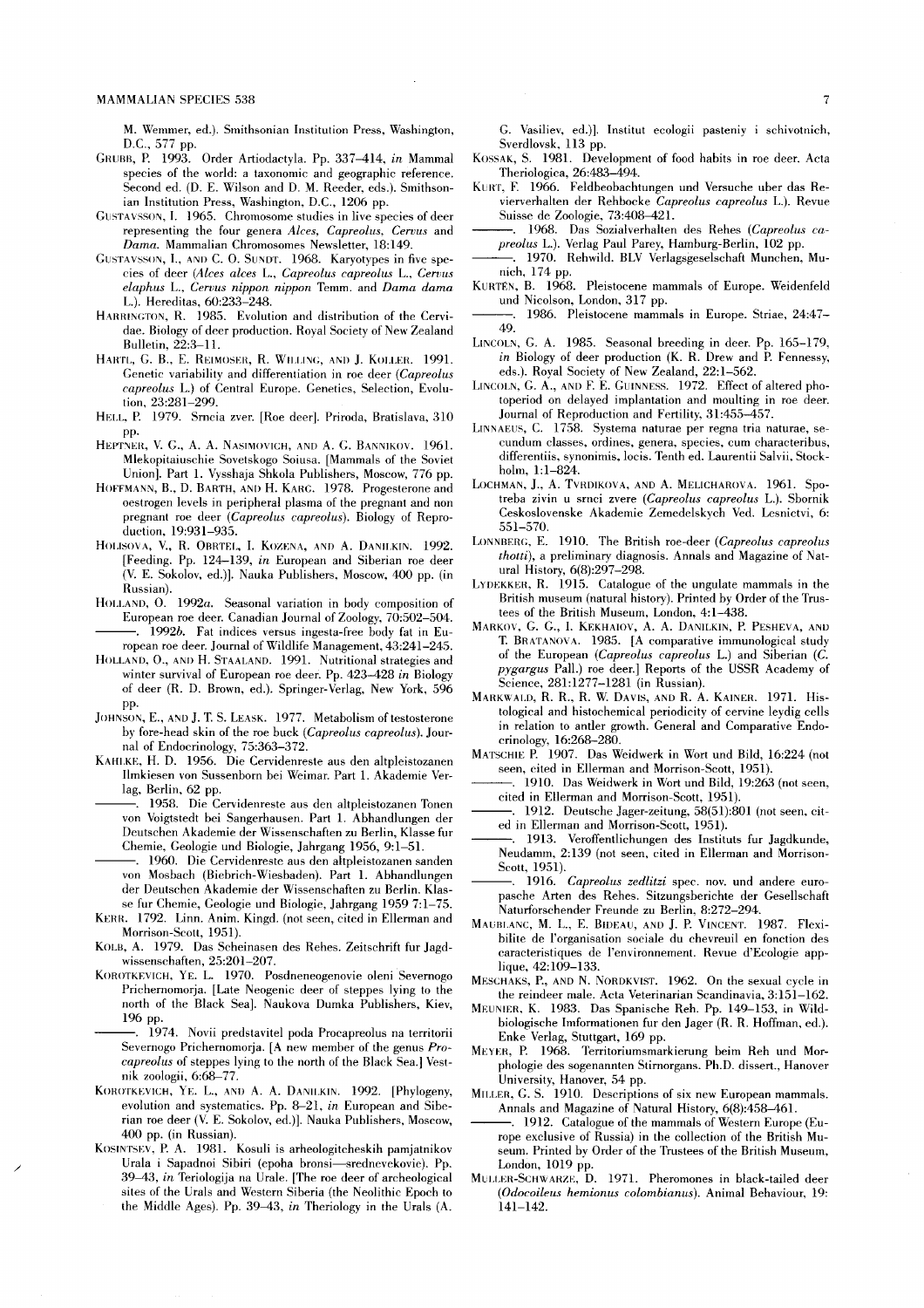- NECAS, J. 1975. Srnci zver. [Roe deer]. Statni zemedelske nakladatestvi, Praha, 304 pp.
- OGILBY, W. 1836. On the generic characters of ruminants. Proceedings of the Zoological Society of London, 4:131-139.
- PAAVER, K. L. 1965. Formirovanie teriofauni i ismentchivost mlekopitaiuschih Pribaltiki v golozene. [Formation of mammalian fauna and mammal variability in the Baltic Region in the Recent Period]. Institut zoologii i botaniki, Tartu, 494 pp.
- PIELOWSKI, Z. 1970. Sarna. [Roe deer]. Panstwowe wydawnictwo Rolnicze i lesne, Warszawa, 220 pp.
- PIELOWSKI, Z., AND W. BRESINSKI. 1982. Population characteristics of roe deer inhabiting a small forest. Acta Theriologica, 27:409-425.
- PIKULA, J., P. KOUBEK, Z. KRATOVCHIL, AND Z. KUX. 1985. Age composition of roe deer population in Czechoslovakia. Acta Scientiarum Naturalium, Brno, 19:1-46.
- PRIOR, R. 1968. The roe deer of Cranborne Chase. An ecological survey. Oxford University Press, London, 119 pp.
- RAESFELD, F. 1956. Das Rehwild. Paul Parey, Hamburg-Berlin, 328 pp.
- RANDWEER, T. E. 1985. Ekologitcheskie osobennosti i hosjaistvennoe ispolsovanie populjazii kosuli *(Capreolus capreolus)*  v Estonii. [Ecological peculiarities and exploitation of the Estonian roe deer *(Capreolus capreolus* L.) population]. Ph.D. dissert., *Moscow* State University, Moscow, 16 pp.
- REICHENBACH. 1845. Naturgesch. Saugethiere, 3: pl. 3 bis, fig. 53 (not seen; cited in Ellerman and Morrison-Scott, 1951).
- REICHHOLF, J. 1980. Jahreszeit- und Biotopabhangigkeit der Rudelbildung beim Rehwild *(Capreolus capreolus* L.). Spixiana, Supplement 3:193-208.
- RIECK, W. 1955. Die Setzzeit bei Reh-, Rot- und Damwild in Mitteleuropa. Zeitschrift für Jagdwissenschaften, 1:69-75.
- ROBINSON, R. M., J. W. THOMAS, AND R. G. MARBURGER. 1965. The reproductive cycle of male white-tailed deer in central Texas. Journal of Wildlife Management, 29:53-59.
- SAGESSER, H. 1968. Analyse der Setzzeiten (1965-1967) beim Reh im Schweizerischen Mittelland. Beitrage zur Jagdund Wildforschung, 6:35-46.
- SAGESSER, H., AND F. KURT. 1966. Uber die Setzzeit 1965 beim Reh *(Capreolus capreolus/L.f).* Mitteilungen Naturforschenden Gesellschaften Bern, 23:21-38.
- SCHAMS, D., AND D. VON BARTH, 1982. Annual profiles of reproductive hormones in peripheral plasma of the male roe deer (Capreolus capreolus). Journal of Reproduction and Fertility, 66:463-468.
- SCHAMS, D., D. VON BARTH, AND H. KARG, 1980. LH, FSH and progesterone concentrations in peripheral plasma of the female roe deer *(Capreolus c. capreolus)* during the rutting season. Journal of Reproduction and Fertility, 60:109-114.
- SCHUMACHER, S. 1936. Das Stimorgan des rehbockes *(Capreolus*  c. *capreolus)* ein Desher unbekantes duftorgan. Zeitschrift für Mikroskopic-Anatomisch Forschung, 99:215-230.
- SEMPÉRÉ, A. 1982. Fonction de reproduction et caracteres sexuels secondaires chez Ie chevreuil *(Capreolus capreolus* L.): variations saisonnieres et incidences sur I'utilisation du budget temps-espace. University of François-Rabelais, Tours, 306 pp.
- SEMPÉRÉ, A. J., AND J. BOlSSIN. 1981. Relationship between ant-Ier development and plasma concentrations in adult roe deer (Capreolus capreolus). Journal of Reproduction and Fertility, 62:49-53.
- SEMPÉRÉ, A. J., AND A. LACROIX. 1982. Temporal and seasonal relationship between LH, testosterone and antlers in fawn and adult male roe deer *(Capreolus capreolus)* a longitudinal study from birth to four years of age. Acta Endocrinologica, 99:295- 301.
- SEMPÉRÉ, A. J., J. J. GARREAU, AND J. BOISSIN. 1980. Variations saisonnières de I'activité de marquage territorial et de la testostéronémie chez Ie chevreuil male adulte *(Capreolus capreolus).* Comptes Rendus de I'Académie des Sciences, Paris, 290, série D, 803-806.
- SEMPÉRÉ, A. J., R. MAUGET, AND G. A. BUBENIK. *1992a.* Influence of photoperiod on the seasonal pattern of LH and testosterone secretion and on the antler cycle in roe deer. Reproduction and Fertility, 95:630-700.
- SEMPÉRÉ, A. J., R. MAUGET, AND P. CHEMINEAU. *1992b.* Exper-

imental induction of luteal cyclicity in roe deer. Journal of Reproduction and Fertility, 96:379-384.

- SEMPÉRÉ, A. J., A. M. NOËL, AND J. M. BOUTIN. 1988. Etude comparative de l'influence des variations saisonnières de la progestéronémie et de la lactation sur Ie développement des tétines chez Ie chevreuil *(Capreolus capreolus):* aspect fondamental et appliqué. Gibier Faune Sauvages, 5:331-343.
- SEMPÉRÉ, A. J., G. RENAUD, AND F. BARITEAU. 1989. Embryonic development measured by ultrasonography and plasma progesterone concentrations in roe deer *(Capreolus capreolus* L.). Animal Reproduction Science, 20:155-164.
- SEMPÉRÉ, A. J., J. BOlSSIN, B. DUTOURNÉ, A. LACROIX, AND M. R. BLANC. 1983. Variations de la concentration en prolactine plasmatique, LH et FSH et de l'activité testiculaire au cours de la première année de vie chez Ie chevreuil *(Capreolus capreolus).* General and Comparative Endocrinology, 52:247- 254.
- SHORT, R. V., AND M. F. HAY. 1966. Delayed implantation in the roe deer *Capreolus capreolus.* Symposia of the Zoological Society of London, 15:173-194.
- SHORT, R. V., AND T. MANN. 1966. The sexual cycle of a seasonally breeding animal, the roebuck *(Capreolus capreolus).* Journal of Reproduction and Fertility, 12:337-351.
- SIMPSON, G. 1945. The principles of classification and a classification of mammals. Bulletin of the American Museum of Natural History, 85:1-350.
- SKRIBA, G. B. 1975. Vsaimootnoschenija evropeiskih olenei s losjami i kosuljami. Pp. 101-102, *in* Ohotnichie hosjaistvo v intensivnim kompleksnom lesnom hosjaistve. [Relations ofred deer with moose and roe deer. Pp. 101-102, *in* Wildlife management in intensive integrated forestry (V. I. Padaiga, ed.)]. Girschonis Publishers, Kaunas, 189 pp.
- SMOKTUNOVICH, YE. A. 1980. Nekotorie fakrori, opredeljausschie dinamiku chislennosti evropeiskoi kosuli Beloveshskoi Pushi. [Some factors determining roe deer population dynamics in the Bialowieza Primeval Forest]. Preserves of the Byelorussia, 4: 132-139.
- 1983. Olen i kosulja v mestach sovmestnogo obitanija. [The red deer and roe deer in co-inhabited areas]. Okhota i okhotnichie hozyaistvo, 10:19.
- SOKOLOV, V. E., AND A. A. DANILKIN. 1981. Sibirskaja kosulja. [The Siberian roe deer]. Nauka Publishers, Moscow, 144 pp.
- SOKOLOV, V. E., A. A. DANILKIN, AND G. G. MARKOV. 1992. [Taxonomy of *Capreolus* in the light of modern research. Pp. 60- 63, in European and Siberian roe deer (V. E. Sokolov, ed.)]. Nauka Publishers, Moscow, 400 pp. (in Russian).
- SOKOLOV, V. E., V. S. GROMOV, AND M. V. RUTOVSKAYA. 1987. [Vocal communication in the European *(Capreolus capreolus)*  and Siberian (G. *pygargus* Pall.) roe deer]. Zoologicheskii Zhurnal, 66:430-443 (in Russian, English summary).
- SOKOLOV, V. E., V. N. ORLOV, G. A. CHUDINOVSKAYA, AND A. A. DANILKIN. 1978. [Chromosomal differences between two roe subspecies *(Capreolus capreolus* L. and *Capreolus capreolus pygargus* Pal!.)]. Zoologicheskii Zhurnal, 57:1109-1112 (in Russian, English summary).
- STIEVE, H. 1950. Anatomisch biologische Untersuchungen uber die Fortpflanzungsfahigkeit des europaischen Rehes. Zeitschrift fur Mikroskopisch-anatomische Forschung, 55:427- 530.
- STRANDGAARD, H. 1972. The *roe* deer *(Capreolus capreolus)* population at Kalo and the factors regulating its size. Danish Review of Game Biology, 7:1-205.
- STUBBE, C. 1990. Rehwild. Deutsch Landwirtschaftsverlag, Berlin, 440 pp.
- STUBBE, H., AND S. BRUCHHOLZ. 1980. Uber Bastardierungsversuche zwischen Europaischen und Sibirischen Rehen *(Capreolus capreolus* L., 1758 x *Capreolus capreolus pygargus*  Pallas, 1771. Beitrage zur Jagd-und Wildforschung, 11:289- 303.
- STUBBE, C., AND H. PASSARGE. 1979. Rehwild. Deutsch Landwirtschaftsverlag, Berlin, 432 pp.
- SUNDEV ALL. 1846. Svenska Vetenskapsakademien handlingar (1844):184 (not seen, cited in Ellermann and Morrison-Scott, 1951).
- SYSA, P. S., AND J. KALUZINSKI. 1984. Possibility of freemartinism in roe deer. Acta Theriologica, 29:133-137.
- TURNER, D. C. 1979. An analysis of time-budgeting by roe deer